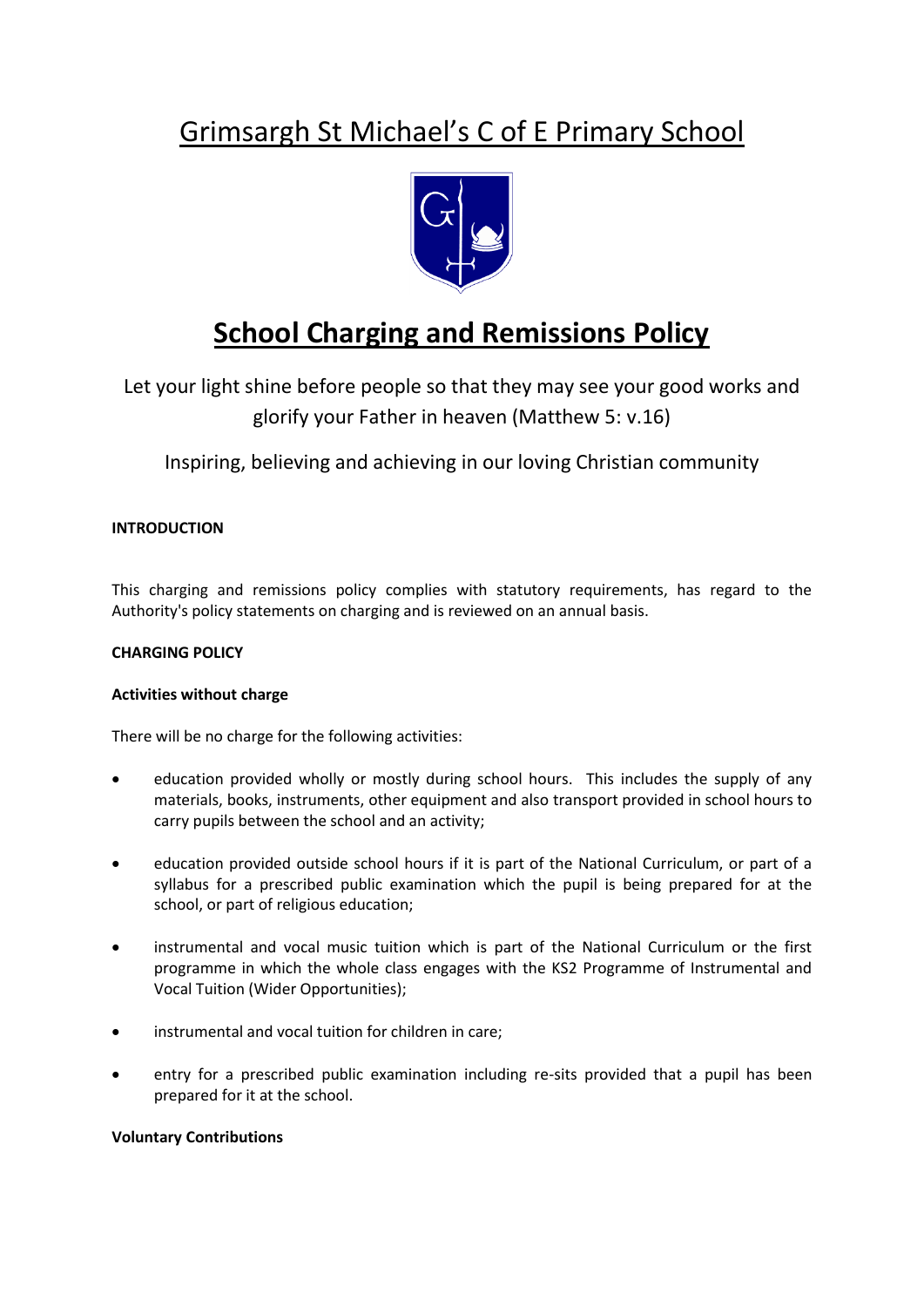The school may ask for voluntary contributions towards the cost of school-time activities to assist with funding subject to the following conditions:

- any children of parents who do not wish to contribute will not be treated any differently;
- where there are insufficient contributions to make the activity viable then the activity will be cancelled.

All requests to parents for voluntary contributions will make it clear that the contributions are voluntary and that there is no obligation to make any contribution.

### **Chargeable Activities**

The school may recover the full costs of the following activities but charges will not exceed actual cost:

- any materials, books, instruments, or equipment, where the child's parent wishes him/her to own them;
- optional extras (see below);
- music and vocal tuition, in limited circumstances (see Appendix B);
- certain early years provision (see the Education (Charges for Early Tears Provision) Regulations 2012);
- community facilities. (see S27 Education Act 2002)

### **Optional Extras**

Charges may be made for some activities which are detailed below:

- education provided outside of school time that is not:
	- part of the national curriculum;
	- part of a syllabus for a prescribed public examination that the pupil is being prepared for at the school; or
	- part of religious education.
- examination entry fee(s) if the registered pupil has not been prepared for the examination(s) at the school;
- transport (other than transport that is required to take the pupil to school or to other premises where the local authority/governing body have arranged for the pupil to be provided with education);
- board and lodging for a pupil on a residential visit (subject to remission arrangements)
- extended day services offered to pupils (for example breakfast club, after-school clubs, tea and supervised homework sessions where this is run under the responsibility of the governing body).